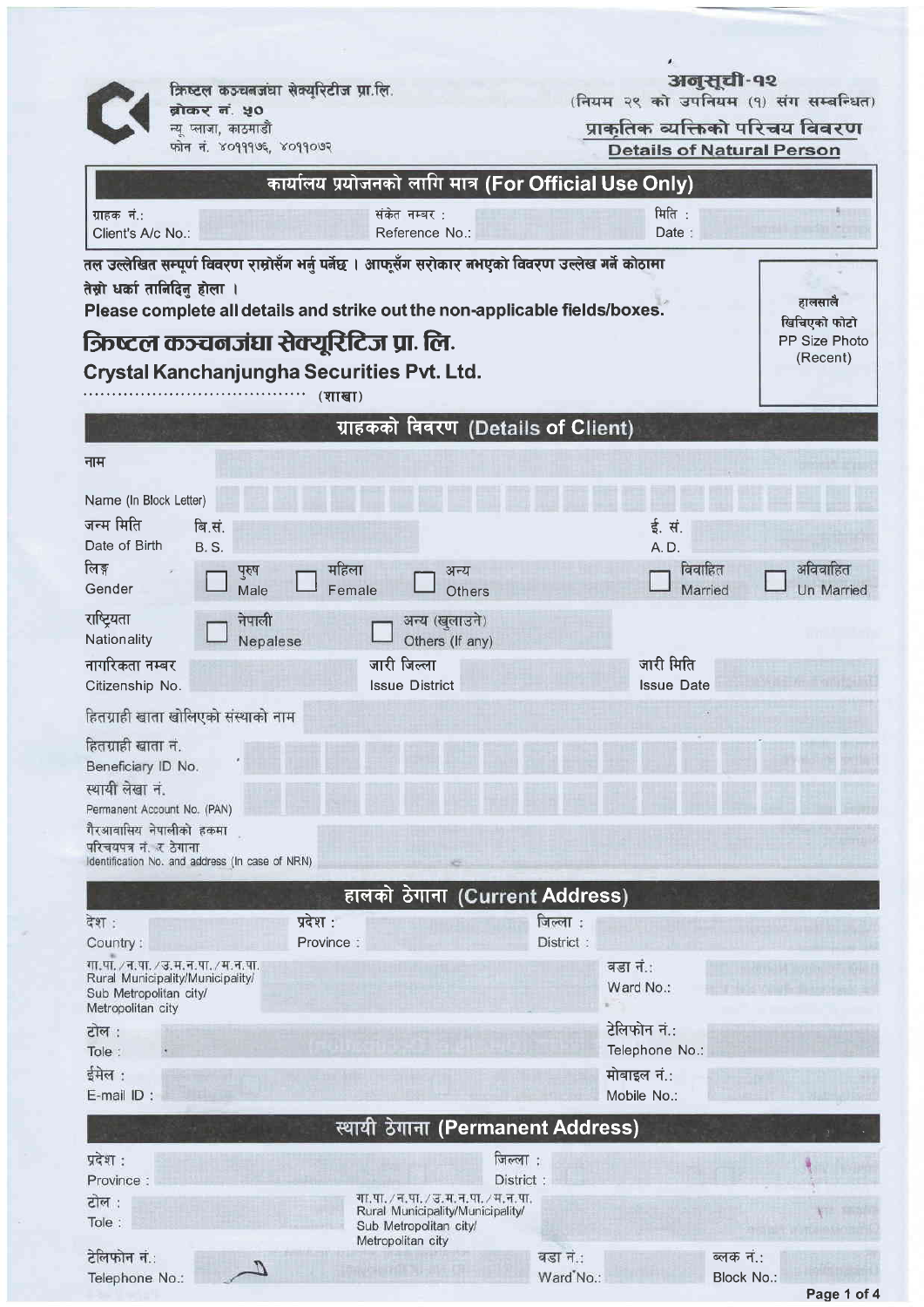## ।<br>| परिवारका सदस्यहरुको विवरण (ठाउँ नपुग भएमा थप गर्न सकिने) (Details of Family Members) ।

|                                                                                                                                                                                                      | $\frac{1}{2}$ and $\frac{1}{2}$ and $\frac{1}{2}$ and $\frac{1}{2}$ and $\frac{1}{2}$ and $\frac{1}{2}$ and $\frac{1}{2}$ betains of Family members). |  |  |  |  |  |  |
|------------------------------------------------------------------------------------------------------------------------------------------------------------------------------------------------------|-------------------------------------------------------------------------------------------------------------------------------------------------------|--|--|--|--|--|--|
| बुबाको नाम<br>Father's Name<br>(In Block Letter)                                                                                                                                                     |                                                                                                                                                       |  |  |  |  |  |  |
| बाजेको नाम                                                                                                                                                                                           |                                                                                                                                                       |  |  |  |  |  |  |
| Grand Father's Name                                                                                                                                                                                  |                                                                                                                                                       |  |  |  |  |  |  |
| आमाको नाम                                                                                                                                                                                            |                                                                                                                                                       |  |  |  |  |  |  |
| Mother's Name                                                                                                                                                                                        |                                                                                                                                                       |  |  |  |  |  |  |
| पति∕पत्नीको नाम                                                                                                                                                                                      |                                                                                                                                                       |  |  |  |  |  |  |
| Spouse's Name                                                                                                                                                                                        |                                                                                                                                                       |  |  |  |  |  |  |
| छोराको नाम                                                                                                                                                                                           |                                                                                                                                                       |  |  |  |  |  |  |
| Son's Name                                                                                                                                                                                           |                                                                                                                                                       |  |  |  |  |  |  |
| छोरीको नाम<br>(अविवाहित)                                                                                                                                                                             |                                                                                                                                                       |  |  |  |  |  |  |
| Daughter's Name                                                                                                                                                                                      |                                                                                                                                                       |  |  |  |  |  |  |
| बुहारीको नाम                                                                                                                                                                                         |                                                                                                                                                       |  |  |  |  |  |  |
| Daughter's in Law's<br>Name                                                                                                                                                                          |                                                                                                                                                       |  |  |  |  |  |  |
| ससुराको नाम<br>Father in Law's<br>Name                                                                                                                                                               |                                                                                                                                                       |  |  |  |  |  |  |
| सासुको नाम<br>Mother in Law's<br>Name                                                                                                                                                                |                                                                                                                                                       |  |  |  |  |  |  |
|                                                                                                                                                                                                      | बैंक खाताको विवरण (Bank Account Details)                                                                                                              |  |  |  |  |  |  |
| बैंक खाताको किसिम :<br>बचत खाता<br>Saving Account<br>Types of Bank Account:                                                                                                                          | चल्ती खाता<br><b>Current Account</b>                                                                                                                  |  |  |  |  |  |  |
| बैंक खाता नम्बर:<br><b>Bank Account Number:</b>                                                                                                                                                      |                                                                                                                                                       |  |  |  |  |  |  |
| बैंक खाता भएको बैंकको नाम र ठेगाना :<br>Name & Address of Bank:                                                                                                                                      |                                                                                                                                                       |  |  |  |  |  |  |
| पेशागत विवरण (Details of Occupation)                                                                                                                                                                 |                                                                                                                                                       |  |  |  |  |  |  |
| सार्वजनिक/निजी क्षेत्र<br>पेशा:<br>एन.जी.ओ. / आई.एन.जी.ओ.<br>सेवाः<br>सरकारी<br>विशेषज्ञ<br>विद्यार्थी<br>Service:<br>Govt.<br>Public/Private Sector<br>NGO/INGO<br>Occupation:<br>Expert<br>Student |                                                                                                                                                       |  |  |  |  |  |  |
| व्यापारी<br>कृषि<br>Businessperson<br>Agriculture                                                                                                                                                    | सेवा निवृत्त<br>गृहिणी<br>अन्य<br>Retired<br>House Wife<br>Others                                                                                     |  |  |  |  |  |  |
| व्यापारको प्रकार :<br>उत्पादन<br>सेवामुखी<br>Types of Business :<br>Manufacturing                                                                                                                    | अन्य<br>Others<br>Service Oriented                                                                                                                    |  |  |  |  |  |  |
| संस्थाको नाम :<br>Organization's Name:                                                                                                                                                               | ठेगाना<br>Address                                                                                                                                     |  |  |  |  |  |  |
| पद :                                                                                                                                                                                                 | कर्मचारीको हकमा कर्मचारी परिचयपत्र नं.:                                                                                                               |  |  |  |  |  |  |
| Designation :                                                                                                                                                                                        | (ID No of Employee)                                                                                                                                   |  |  |  |  |  |  |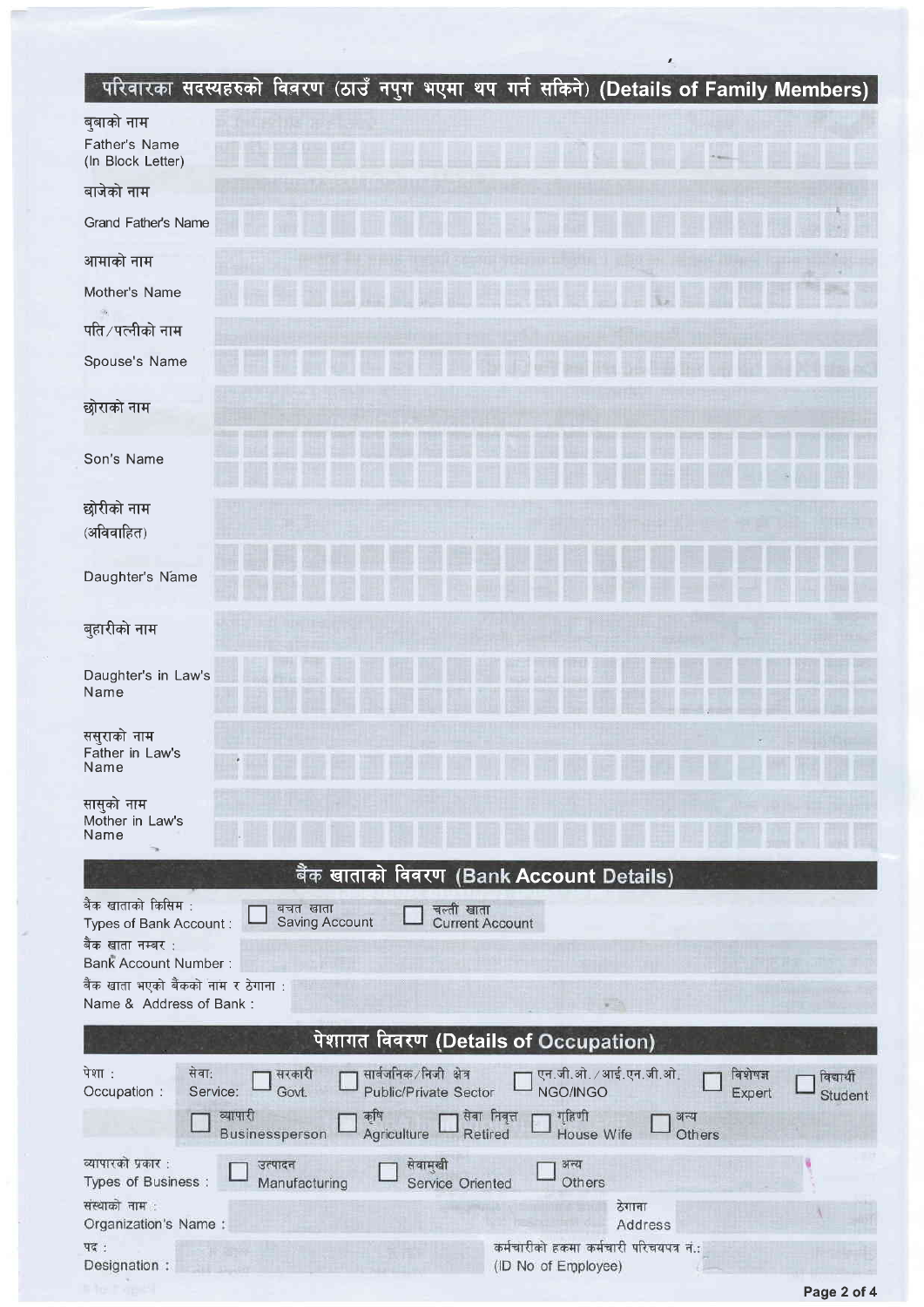| आर्थिक विवरण:                                                                                                                                                                 | आयको सीमा (वार्षिक विवरण / Income Limit (Annual Details)                                                           |  |  |  |  |  |  |
|-------------------------------------------------------------------------------------------------------------------------------------------------------------------------------|--------------------------------------------------------------------------------------------------------------------|--|--|--|--|--|--|
| <b>Financial Details:</b><br>रु. ५,००,००० सम्म                                                                                                                                | रु. ४,००,००१ देखि रु. १०,००,००० सम्म<br>रु. १०,००,००० भन्दा माथि                                                   |  |  |  |  |  |  |
| Upto Rs. 5,00,000                                                                                                                                                             | From Rs. 5,00,001 to Rs. 10,00,000<br>Above Rs. 10,00,000                                                          |  |  |  |  |  |  |
| कारोबार सम्बन्धि थप विवरण (Transaction related additional information)                                                                                                        |                                                                                                                    |  |  |  |  |  |  |
| आम्दानीको श्रोत Ø लगाउनु होस : व्यवसायीक आम्दानी │ तलब / पारिश्रमिक │<br>۹.                                                                                                   | लगानी प्रतिफल $\Box$<br>घर भाडा<br>धितोपत्र कारोवार                                                                |  |  |  |  |  |  |
| विप्रेषण  <br>पैतक ति<br>ब्याज $\Box$ अन्य उल्लेख गर्नुहोस $\Box$                                                                                                             |                                                                                                                    |  |  |  |  |  |  |
| अन्य धितोपत्र दलाल कम्पनीमा कारोवार गर्ने गरेको : छैन  <br>₹.                                                                                                                 | छ                                                                                                                  |  |  |  |  |  |  |
|                                                                                                                                                                               |                                                                                                                    |  |  |  |  |  |  |
| तपाई कर्जा सूचना केन्द्र (सुरक्षण निगम) लि. को कालोसुचीमा रहन् भएको छ ? छैन सि<br>३.<br>छ । ।                                                                                 |                                                                                                                    |  |  |  |  |  |  |
| धितोपत्र खरिद बिकी गर्ने मुख्य उद्देश्यले स्थापित इन्मेष्टमेन्ट कम्पनीमा संलग्न<br>छैन ।<br>Involvement in Investment companies which were established for securities trading |                                                                                                                    |  |  |  |  |  |  |
| (भएमा देहाय बमोजिमको विवरण उल्लेख गर्नु पर्ने । (If yes mention below)                                                                                                        | छु<br>Yes<br>No                                                                                                    |  |  |  |  |  |  |
| कम्पनीको नाम :                                                                                                                                                                |                                                                                                                    |  |  |  |  |  |  |
| Name of the Company:                                                                                                                                                          |                                                                                                                    |  |  |  |  |  |  |
| पद:<br>पदाधिकारी<br>सञ्चालक                                                                                                                                                   | शेयरधनी<br>कर्मचारी<br>अन्य                                                                                        |  |  |  |  |  |  |
| Designation :<br><b>Director</b><br>Executive                                                                                                                                 | Shareholder<br>Employee<br>Others                                                                                  |  |  |  |  |  |  |
| बहालमा बस्नेको हकमा                                                                                                                                                           |                                                                                                                    |  |  |  |  |  |  |
|                                                                                                                                                                               |                                                                                                                    |  |  |  |  |  |  |
|                                                                                                                                                                               |                                                                                                                    |  |  |  |  |  |  |
|                                                                                                                                                                               | मनपा / उपमनपा / नपा / गाविस:…………………………………………………………………………………… वडा   नं……………………                                      |  |  |  |  |  |  |
|                                                                                                                                                                               | संरक्षकको फोटो                                                                                                     |  |  |  |  |  |  |
|                                                                                                                                                                               | (हालसाल <u>ै</u><br>खिचिएको)                                                                                       |  |  |  |  |  |  |
|                                                                                                                                                                               | संरक्षकको विवरण (नाबालक/विक्षिप्तको हकमा मात्र) Guardian's Details (In case of Minor/Intellectually Disabled only) |  |  |  |  |  |  |
| नाम/थर:                                                                                                                                                                       |                                                                                                                    |  |  |  |  |  |  |
| Name/Surname : (In Block letter)                                                                                                                                              |                                                                                                                    |  |  |  |  |  |  |
| निवेदकसंगको सम्बन्ध :                                                                                                                                                         |                                                                                                                    |  |  |  |  |  |  |
| Relationship with applicant :                                                                                                                                                 |                                                                                                                    |  |  |  |  |  |  |
| पत्राचार ठेगाना :                                                                                                                                                             |                                                                                                                    |  |  |  |  |  |  |
| Correspondence Address :                                                                                                                                                      |                                                                                                                    |  |  |  |  |  |  |
| देश:<br>Country:                                                                                                                                                              | प्रदेश :<br>Province:                                                                                              |  |  |  |  |  |  |
| जिल्ला:                                                                                                                                                                       | गा.पा. / न.पा. / उ.म.न.पा. / म.न.पा.                                                                               |  |  |  |  |  |  |
| District:                                                                                                                                                                     | Rural Municipality/Municipality/                                                                                   |  |  |  |  |  |  |
|                                                                                                                                                                               | Sub Metropolitan city/<br>Metropolitan city                                                                        |  |  |  |  |  |  |
| वडा नं.:                                                                                                                                                                      | टेलिफोन नं.:                                                                                                       |  |  |  |  |  |  |
| Ward No.:                                                                                                                                                                     | Telephone No.:                                                                                                     |  |  |  |  |  |  |
| फयाक्स नं.:<br>Fax No.:                                                                                                                                                       | मोबाइल नं.:<br>Mobile No.:                                                                                         |  |  |  |  |  |  |
| स्थायी लेखा नं.:                                                                                                                                                              | ईमेल :                                                                                                             |  |  |  |  |  |  |
| PAN No.:                                                                                                                                                                      | E-mail ID:                                                                                                         |  |  |  |  |  |  |
| <b>Site Map</b>                                                                                                                                                               |                                                                                                                    |  |  |  |  |  |  |
|                                                                                                                                                                               | $\mathbf{r}$                                                                                                       |  |  |  |  |  |  |
| संरक्षकको हस्ताक्षर                                                                                                                                                           |                                                                                                                    |  |  |  |  |  |  |
| Guardian's Signature                                                                                                                                                          |                                                                                                                    |  |  |  |  |  |  |
| हाल बसोबास रहेको                                                                                                                                                              |                                                                                                                    |  |  |  |  |  |  |
| स्थानको नक्शा                                                                                                                                                                 |                                                                                                                    |  |  |  |  |  |  |
| <b>Location Map</b>                                                                                                                                                           |                                                                                                                    |  |  |  |  |  |  |
|                                                                                                                                                                               |                                                                                                                    |  |  |  |  |  |  |
|                                                                                                                                                                               |                                                                                                                    |  |  |  |  |  |  |
|                                                                                                                                                                               |                                                                                                                    |  |  |  |  |  |  |
|                                                                                                                                                                               |                                                                                                                    |  |  |  |  |  |  |
|                                                                                                                                                                               |                                                                                                                    |  |  |  |  |  |  |
|                                                                                                                                                                               |                                                                                                                    |  |  |  |  |  |  |